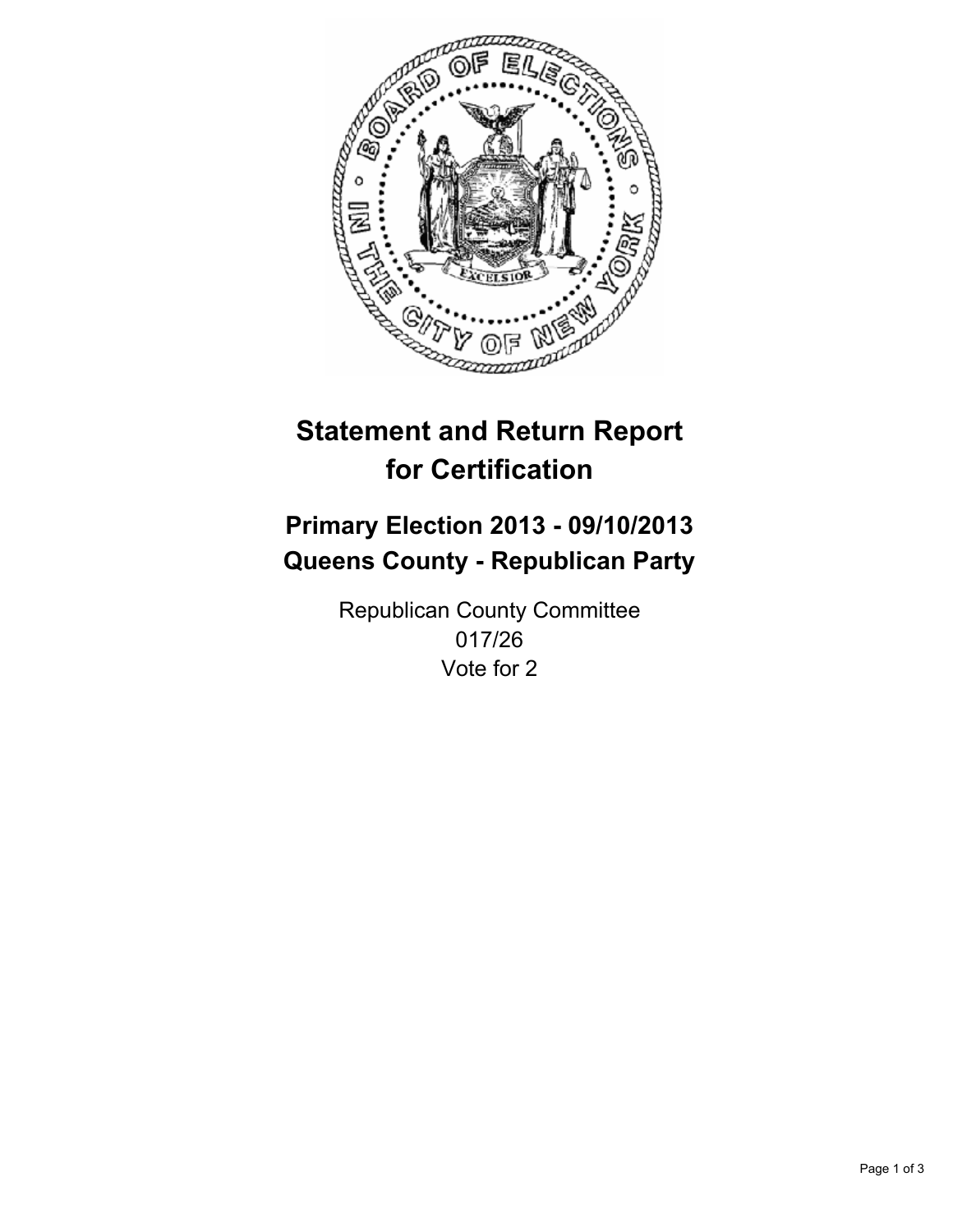

## **Assembly District 26**

| <b>EMERGENCY</b>     | 0        |
|----------------------|----------|
| ABSENTEE/MILITARY    | 2        |
| <b>FEDERAL</b>       | 0        |
| SPECIAL PRESIDENTIAL | $\Omega$ |
| <b>AFFIDAVIT</b>     | 2        |
| <b>LISA FERRARI</b>  | 22       |
| LINO FERRARI         | 6        |
| <b>MARY CHEVOLA</b>  | 15       |
| MARY JUNE MURPHY     | 2        |
| <b>Total Votes</b>   | 45       |